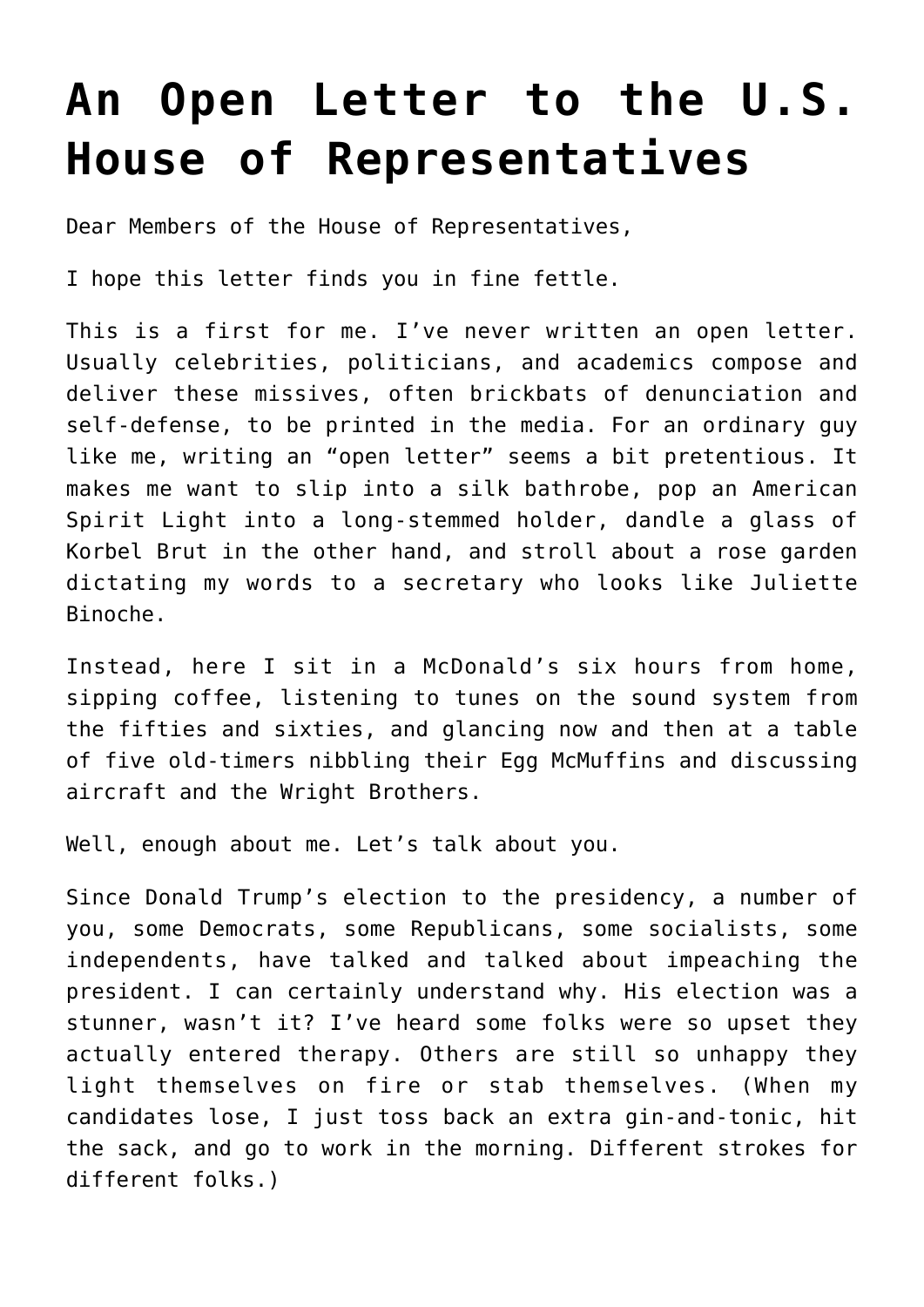The Mueller Report, two years in the making, exonerated President Trump of any collusion with Russia. That our president didn't conspire with Boris and Natasha to subvert the United States is surely cause to break out the champagne, yet it brought sackcloth and ashes in certain quarters.

Now some of you are demanding that Attorney General William Barr break the law by giving you an unredacted copy of the report. Others accuse President Trump of mental illness. (The Soviets notoriously used this tactic as a way to put dissidents behind bars.) Some of you call for impeachment for no reason other than to appease your more rabid constituents.

You've stuck to this subject like a tick on a dog, but polls reveal most Americans are tired of the circus. You seem to forget that many of them voted for Trump and will be more than a little unhappy if you impeach him. Others, even many who didn't vote for him, believe you are engaged in a vendetta, not a quest for justice.

Anyway, I have a suggestion for you.

Why not try solving some of our nation's problems?

Let's look at just two issues.

Our nation is 22 trillion dollars in debt. (I can't even imagine how a million dollars stacks up, much less a trillion.) *The Washington Post* [reports](https://www.washingtonpost.com/business/2019/03/11/trumps-budget-top-takeaways/?utm_term=.3edf54c9b31a) we are on track to a trillion dollar deficit in the 2020 budget alone. I have four children and a platoon of grandchildren, and don't really like to imagine them living as paupers because our Congress lacked the guts to look a few years into the future and slash the budget.

And yet you seem to have your personal finances in order. Your current annual salary is \$174,000. (The Bureau of Labor Statistics reports the salary of the average American is about \$45,000.) You are, as I write, considering giving yourselves a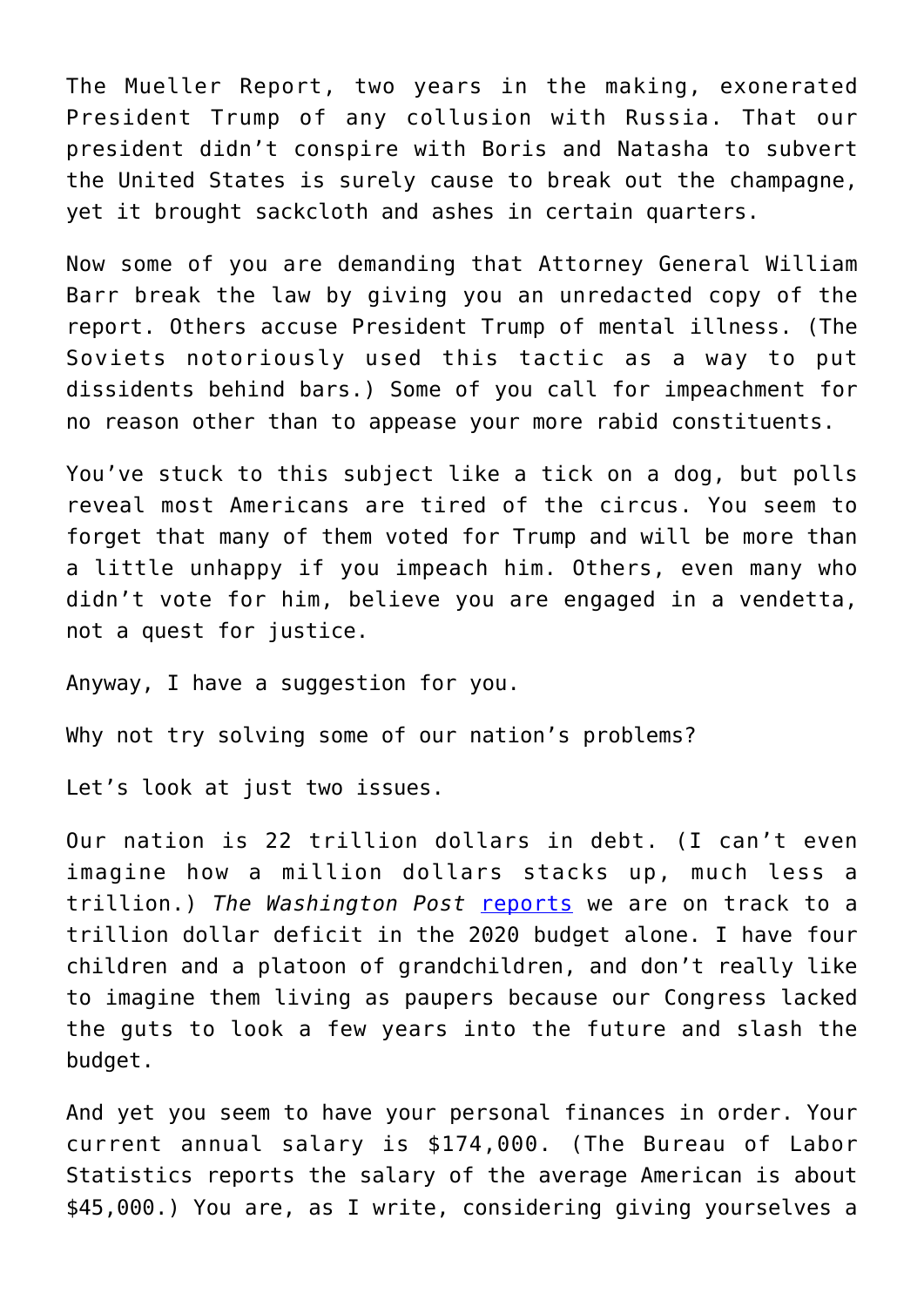raise. (How many employees anywhere get to vote to give themselves a raise? And yes, ladies and gentlemen, you are employees, something you tend to forget.) In fact, some of you leave Congress as millionaires. How about performing this same magic on the federal deficit?

You see, what's frustrating to those of us outside the Beltway is that so many of you seem irresponsible with everyone else's money other than your own.

Then there's illegal immigration. *The New York Times*, *CNN*, and other media have recently acknowledged a crisis on our southern border. The place is falling apart. Hundreds of thousands of people are entering our country, some slipping across the border, others being caught and then released inside the United States. Most recently, we have [reports](https://www.thegatewaypundit.com/2019/06/hundreds-of-illegal-aliens-from-ebola-stricken-congo-dumped-in-the-streets-of-san-antonio/) that hundreds of illegal immigrants from the Ebola-stricken Congo – the Congo, for heaven's sake! – were caught wading across the Rio Grande.

Were they turned back? Nope. They were dumped in the streets of San Antonio.

So what are you doing about this invasion? Any plans?

In the last twenty years or so, Congress has had a hand in our failing education system, a health care program that baffles many and brings ever greater costs, a military second to none but with boatloads of wasted dollars, and a government with lots of "non-essential" jobs.

Were you not elected to represent your constituents and to defend American interests?

How about giving it a shot? How about doing your job?

As for impeachment, which will likely backfire big-time if you go through with it, let me conclude with the words of the young woman pressed to get an abortion by her companion in